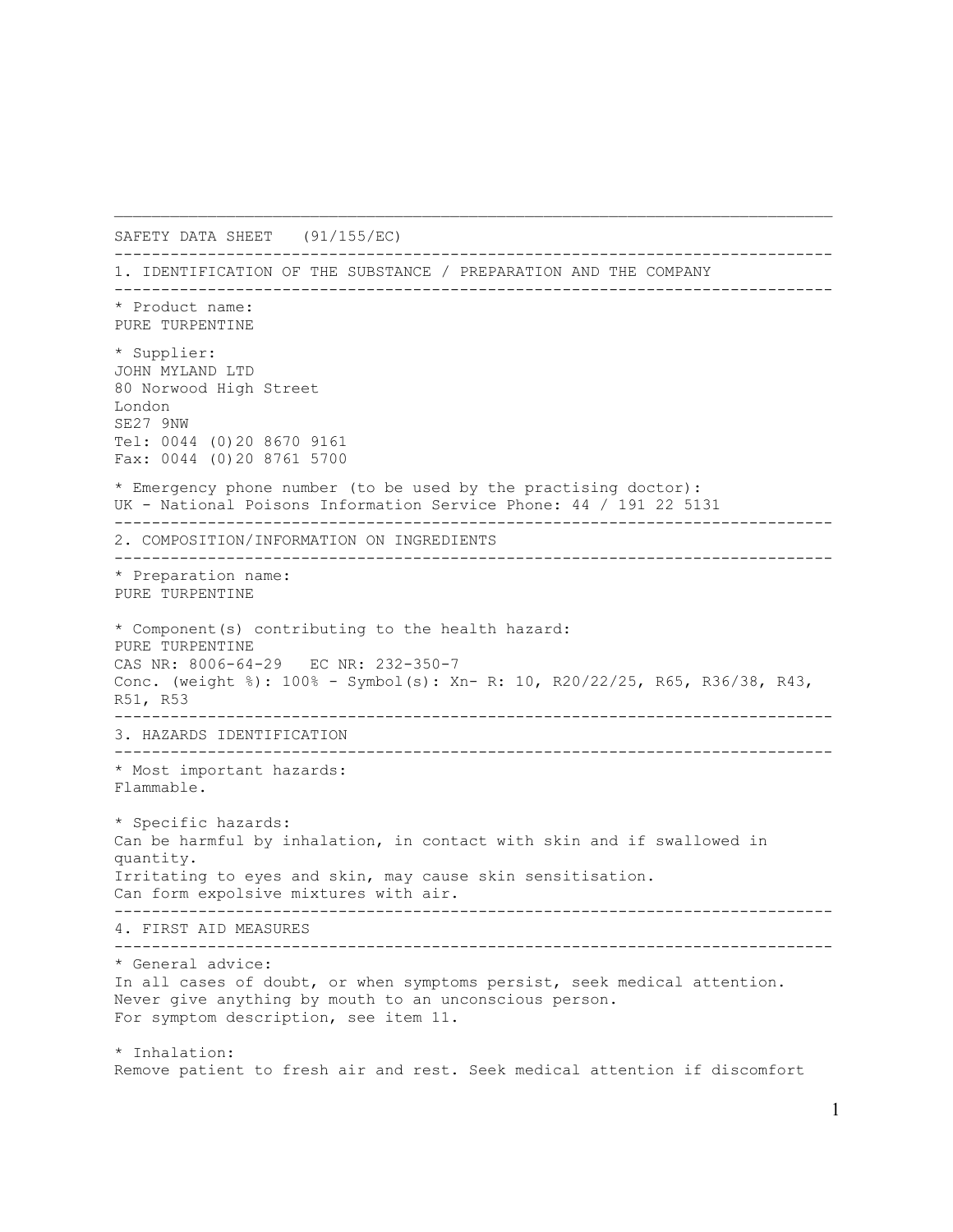persists. \* Skin contact: Remove contaminated clothing. Immediately wash affected skin with plenty of soap and water (Note: Ideally cold water should be used to reduce asorbtion) Seek medical attention if discomfort persists. Wash contaminated clothing before re-use \* Eye contact: Immediately irrigate with copious amounts of water for at least 15 minutes. Seek medical attention. \* Ingestion: Do NOT induce vomiting which may contaminate the lungs. Rinse out mouth with water and give plenty of water to drink. Seek medical attention. ----------------------------------------------------------------------------- 5. FIRE-FIGHTING MEASURES ----------------------------------------------------------------------------- \* Suitable extinguishing media: Carbon Dioxide, extinguishing powder, alcohol resistant foam or halones. Fight larger fires with alcohol resistant foam. Use water spray to cool containers in the event of fire. \* Specific fire hazard(s): Can form explosive mixtures with air particularly in confined spaces. E.g.drains, empty uncleaned receptacles. Vapour is heavier than air and will travel along the ground. Avoid sources of heat of ignition. \* Special protective equipment for fire-fighters: Use a self-contained breathing apparatus and also a protective suit. ----------------------------------------------------------------------------- 6. ACCIDENTAL RELEASE MEASURES ----------------------------------------------------------------------------- \* Personal precaution(s): Wear protective equipment and keep unprotected persons away. Use suitable breathing protection against the effects of fumes. Avoid scources of heat or ignition. \* Environmental precaution(s): Prevent substance entering drains, watercourses or sewers. In event of contamination of watercourses or sewers, advise Police, Fire Brigade and Local Water Authority. \* Method(s) for cleaning up: Absorb in inert material e.g sand or earth. Do not use sawdust. Collect into Suitable containers, ensuring they are correctly labelled for Specialist disposal or recovery. Keep well ventilated. ----------------------------------------------------------------------------- 7. HANDLING AND STORAGE ----------------------------------------------------------------------------- \* Handling \* Precaution(s): Keep away from sources of heat or ignition – NO SMOKING. Avoid contact with the skin, eyes and clothing. Ensure all equipment is earthed before use.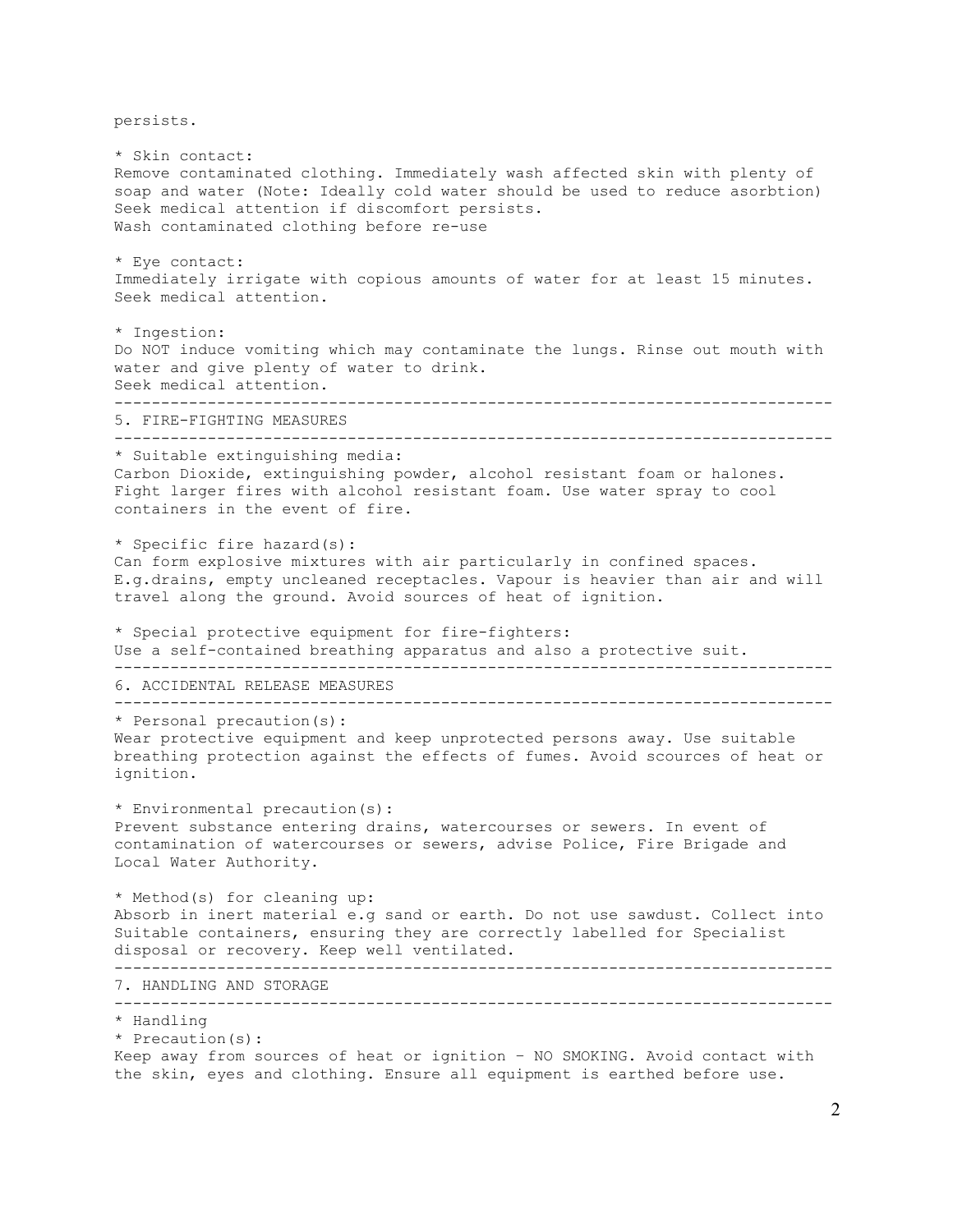```
* Technical condition(s):
Maximum handling temperature: 55°C
* Safe handling advice(s):
Avoid letting the product become dry.
* Storage
* Precaution(s):
Store in a place accessible by authorised persons only.
* Storage condition(s):
Store away from heat and sources of ignition, acids and oxidising agents. 
Keep container tightly sealed away from heat. Store in accordance with 
HS(G)71 – Storage of Packed Dangerous Substances, HS(G)50 – Storage of 
Flammable Liquids in Fixed Tanks and HS(G)51 – Storage of Flammable Liquids 
in Containers.
* Separation of incompatible product(s):
Keep away from: acids and oxidising compounds.
* Packaging / tank material:
stainless steel, mild steel.
-----------------------------------------------------------------------------
8. EXPOSURE CONTROLS / PERSONAL PROTECTION
-----------------------------------------------------------------------------
* Occupational Exposure Limits:
Long Term: Short Term:
8 Hours TWA 15 mins ref period
ppm mg/m^3 ppm mg/m^3<br>100 560 150 840
                          100 560 150 840 (RTECS Y08400000 Update 9303)
not listed under EH40/94
* Personal protection equipment:
* Respiratory protection:
In case of insufficient ventilation, wear suitable respiratory device for 
corganic vapours.
* Hand protection:
Use Protective Gloves
* Skin and body protection:
solvent-resistant apron and boots
* Eye protection:
safety glasses or face shield
* Other:
Wear suitable protective clothing and plastic or rubber boots. Instantly 
remove any soiled and impregnated garments. Avoid contact with eyes and skin.
Wash hands after use. Store protective clothing separately.
-----------------------------------------------------------------------------
9. PHYSICAL AND CHEMICAL PROPERTIES
-----------------------------------------------------------------------------
```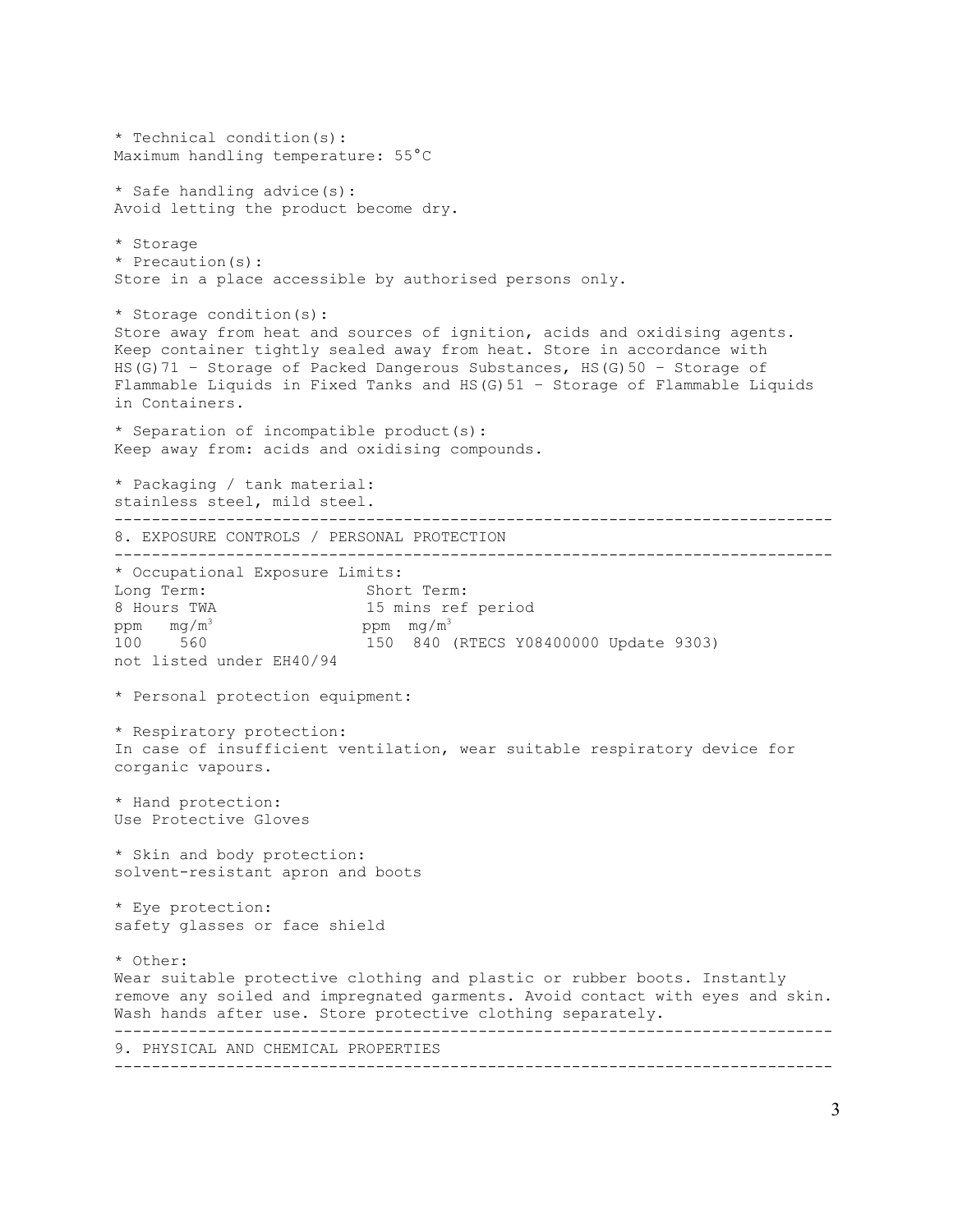Physical state / form: liquid Colour: colourless Odour: characteristic pH: Not known Boiling point/range: 157.2°C Flash point: 35°C Explosion limits: Upper Limit 6.0% Lower Limit 0.8% Relative density (water = 1):  $0.86 - 0.872$  at 20°C Viscosity: Not known Water solubility: Not miscible in water Fat solubility: Not applicable. Solvent solubility: Not known ----------------------------------------------------------------------------- 10. STABILITY AND REACTIVITY ----------------------------------------------------------------------------- \* Stability: Stable at ambient temperatures \* Condition(s) to avoid: Heat and sources of ignition \* Material(s) to avoid: Oxidising agents \* Hazardous decomposition products: Toxic Carbon Monoxide vapours may be liberated in a fire, as well as Carbon Dioxide. Sulphur Dioxides may also be produced in the case of Sulphate Turpentine. ----------------------------------------------------------------------------- 11. TOXICOLOGICAL INFORMATION \* General Information There is no data available on the product itself. Periodical medical test is recommended to check for any effects from repeated exposure. \* Acute toxicity \* - Inhalation: Similar to ingestion Rat LC50  $12g/m^3$  / 6 hours behavioural \* - Skin contact: prolonged contact with skin may cause irritation. This is classed as a moderate skin senstizer and may be absorbed through the skin. \* - Eyes contact: Irritating to eyes. Causes pain, redness, watering and blurred vision. LD50 value Oral Rat is 5760 mg/Kg (RTECS Y08400000 Update 9303) \* - Ingestion: May cause internal irritation if ingested in quantity. Symptoms may include sore throat, abdominal pain and diarrhoea. ----------------------------------------------------------------------------- 12. ECOLOGICAL INFORMATION ----------------------------------------------------------------------------- \* General information(s): There is no data available on the product itself.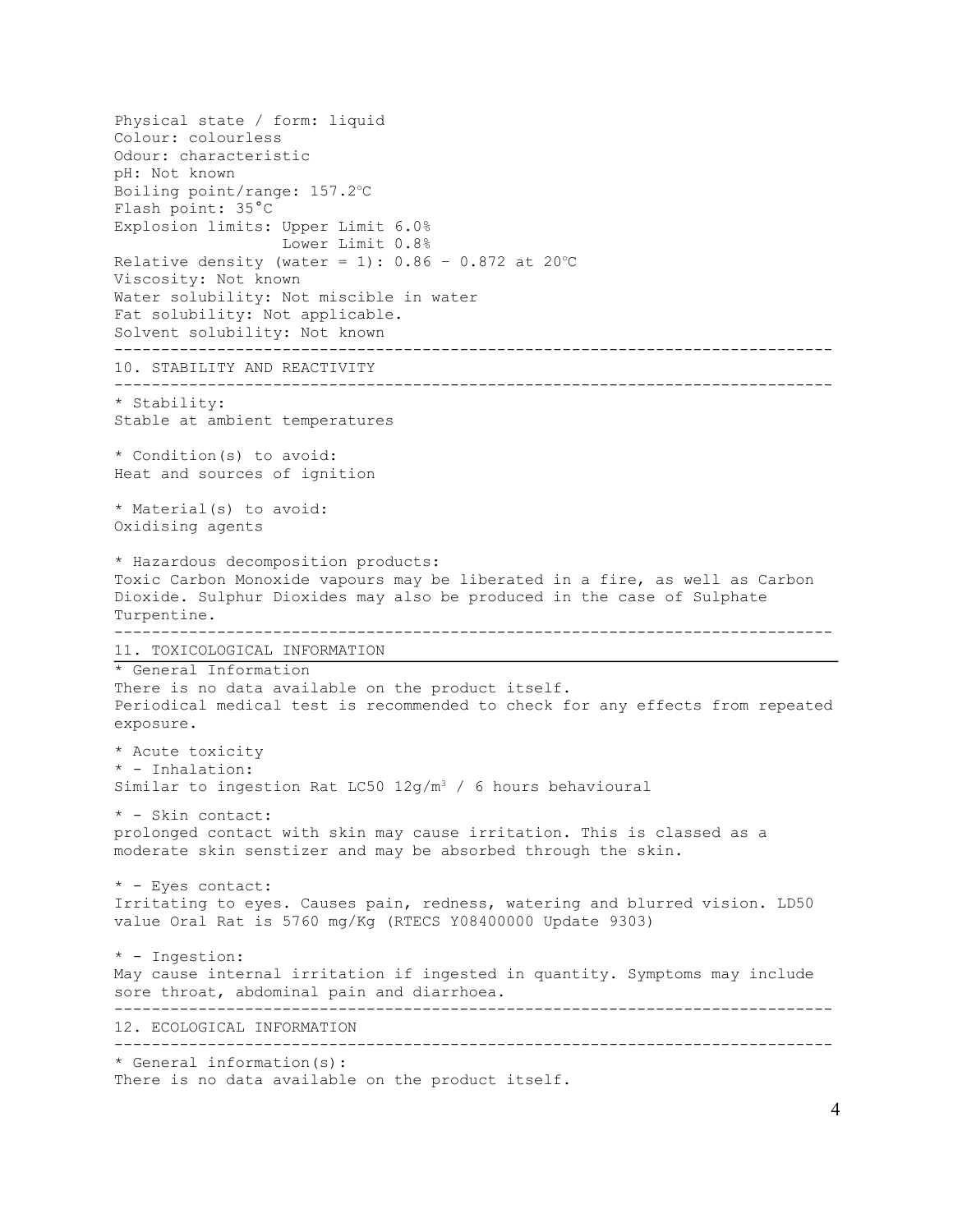```
* Persistence and degradability:
There is no data available.
* Bioaccumulation:
there is no data available
* Environmental toxicity:
toxic to aquatic organisms, may cause long term adverse effects in the 
aquatic environment. Do not allow product to reach ground water, water bodies
or sewage system.
-----------------------------------------------------------------------------
13. DISPOSAL CONSIDERATIONS
-----------------------------------------------------------------------------
* Waste / unused products:
Dispose of through an Authorised Contractor to a Licensed Site. 
Do Not allow product to reach sewage system.
-----------------------------------------------------------------------------
14. TRANSPORT INFORMATION
-----------------------------------------------------------------------------
General information(s):
Transport followed ADR, IMDG, IATA
UN No. 1299
Land (Road / Railway: ADR/RID)
- item and letter: 3.31 c
Sea (IMDG)
- IMO class: 3.3
-----------------------------------------------------------------------------
15. REGULATORY INFORMATION
-----------------------------------------------------------------------------
* Labelling:
According to European directives on classification, packaging and labelling 
of dangerous substances 67/548/ EC. Using the calculation method 88/379/ EC.
* EC number: Not applicable.
Symbol(s): None according to EC directives.
Contains:
PURE TURPENTINE
R-phrase(s):
R : 10
Flammable.
R : 65
Harmful; may cause lung damage if swallowed
R : 36/38
Irritating to eyes and skin
R : 43
May cause sensitisation by skin contact
R : 51/53
Toxic to aquatic organisms, may cause long term adverse effects in the 
aquatic environment
S-phrase(s):
```